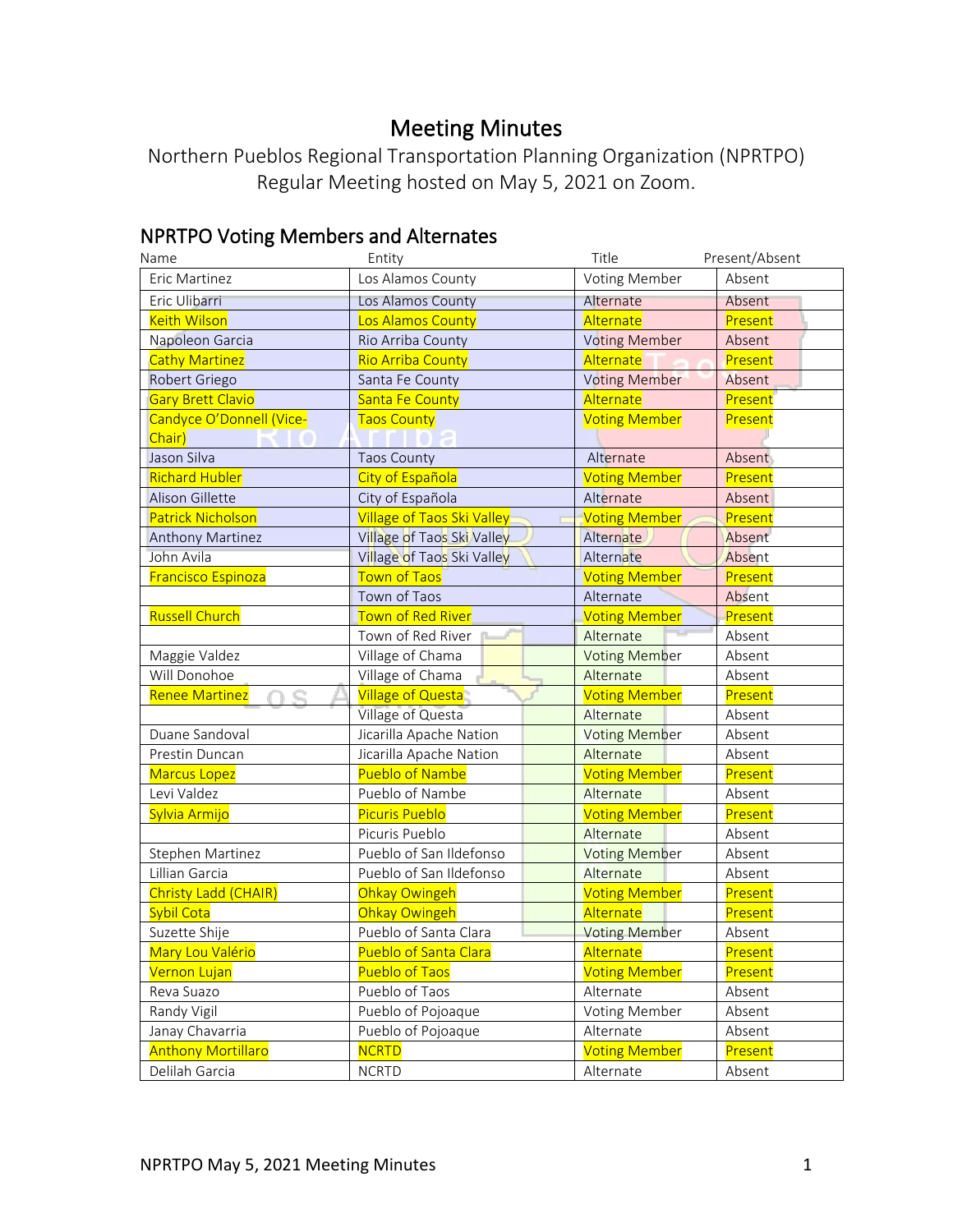## NCNMEDD/NPRTPO Staff

| Lesah Sedillo | NCNMEDD Community Development Director |
|---------------|----------------------------------------|
| Paul Sittig   | <b>NCNMEDD Transportation Planner</b>  |

## NMDOT Staff

James Mexia NMDOT Technical Support Engineer Joseph Moriarty **NMDOT** Planning Liaison

# Guests

Emma Polhemus NCRTD Lynda Perry Town of Taos Brent Jaramillo Taos County

Carl Colonius Enchanted Circle Trails

### I. Call Meeting to Order

Chairwoman Ladd, Ohkay Owingeh, called the meeting to order at 10:06 AM.

# II. Pledge of Allegiance

Chairwoman Ladd, Ohkay Owingeh, called on Patrick Nicholson, Village of Taos Ski Valley, to lead the pledge of allegiance.

## III. Opening Prayer

Chairwoman Ladd, Ohkay Owingeh, called on Vernon Lujan, Pueblo of Taos, to lead the opening prayer.

# IV. Welcome and Introductions/Public Comments:

Chairwoman Ladd, Ohkay Owingeh, asked if there were any members of the public, and there were none.

# V. Roll Call:

Chairwoman Ladd, Okay Owingeh, called on Mr. Sittig to conduct the roll call.

| Name                    | Entity                     | <b>Voting Member or Alternate</b> |
|-------------------------|----------------------------|-----------------------------------|
| Keith Wilson            | Los Alamos County          | Alternate                         |
| Gary Brett Clavio       | Santa Fe County            | Alternate                         |
| Vice-Chairwoman Candyce | <b>Taos County</b>         | <b>Voting Member</b>              |
| O'Donnell               |                            |                                   |
| Richard Hubler          | City of Española           | <b>Voting Member</b>              |
| Patrick Nicholson       | Village of Taos Ski Valley | <b>Voting Member</b>              |
| Russell Church          | Town of Red River          | <b>Voting Member</b>              |
| Marcus Lopez            | Pueblo of Nambe            | Alternate                         |
| Chairwoman Christy Ladd | Ohkay Owingeh              | <b>Voting Member</b>              |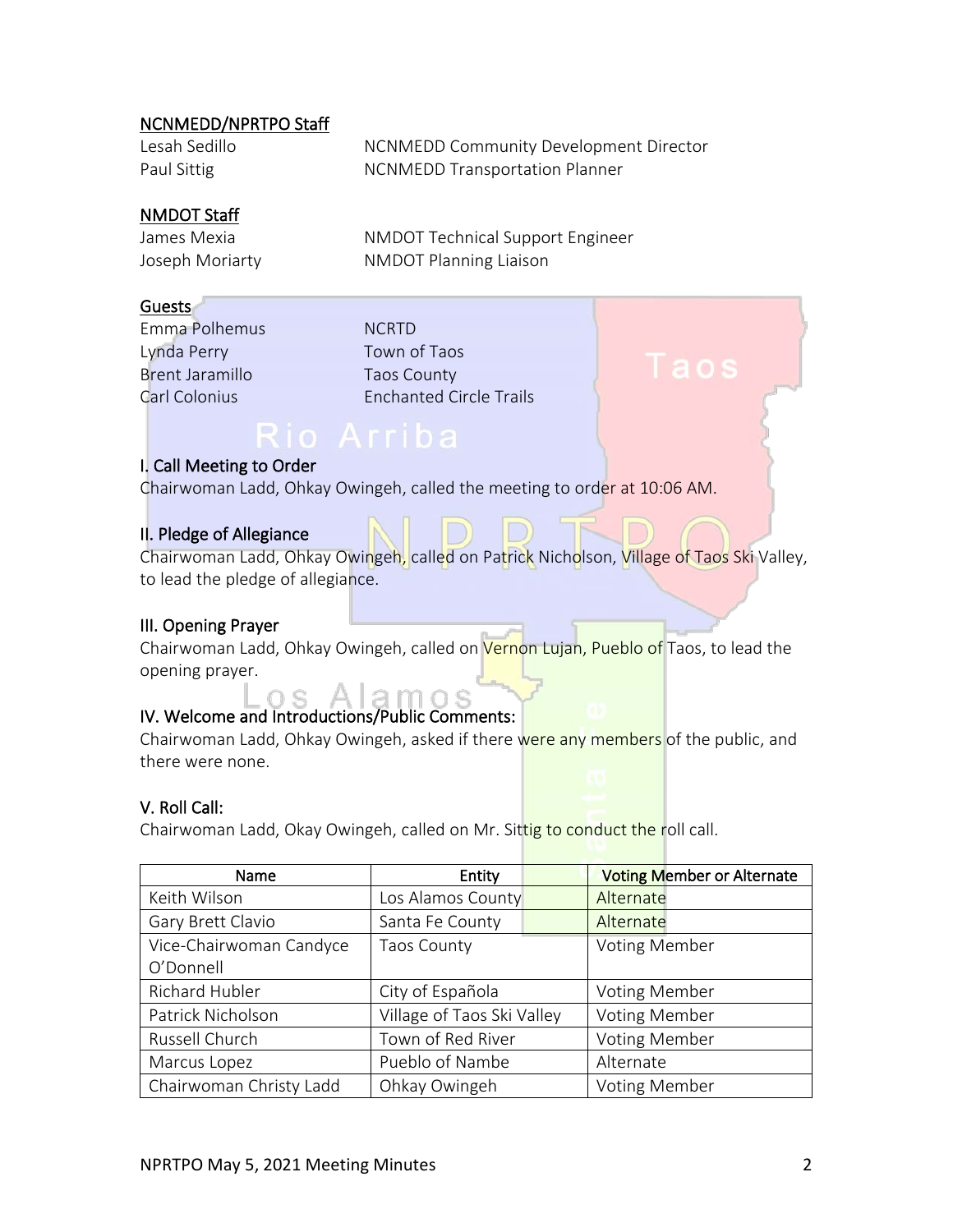| <b>Name</b>        | Entity                | <b>Voting Member or Alternate</b> |
|--------------------|-----------------------|-----------------------------------|
| Mary Lou Valério   | Pueblo of Santa Clara | Voting Member                     |
| Vernon Lujan       | Pueblo of Taos        | <b>Voting Member</b>              |
| Anthony Mortillaro | <b>NCRTD</b>          | Voting Member                     |

# VI. Approval of the Agenda:

Chairwoman Ladd, Ohkay Owingeh, asked if there were revisions or changes proposed for the agenda. Paul Sittig, NCNMEDD, noted that the next meeting date was changed, and said he would elaborate on this later in the meeting. Hearing no other comments, Chairwoman Ladd called for a motion to approve the agenda. Patrick Nicholson, Village of Taos Ski Valley, made the motion, and Anthony Mortillaro, NCRTD, seconded the motion. The motion carried and all members voted in favor.

# Roll Call Vote: **KIOLA FILIA**

| <b>INUIL CAIL VULL.</b>           |                            |            |
|-----------------------------------|----------------------------|------------|
| Name                              | Entity                     | Vote       |
| Keith Wilson                      | Los Alamos County          | Yes        |
| <b>Gary Brett Clavio</b>          | Santa Fe County            | <b>Yes</b> |
| Vice-Chairwoman Candyce O'Donnell | <b>Taos County</b>         | Yes        |
| Richard Hubler                    | City of Española           | Yes        |
| Patrick Nicholson                 | Village of Taos Ski Valley | Yes        |
| Russell Church                    | Town of Red River          | Yes        |
| Marcus Lopez                      | Pueblo of Nambe            | Yes        |
| Chairwoman Christy Ladd           | Ohkay Owingeh              | Yes        |
| Mary Lou Valério                  | Pueblo of Santa Clara      | Yes        |
| Vernon Lujan                      | Pueblo of Taos             | Yes        |
| Anthony Mortillaro                | <b>NCRTD</b>               | Yes        |

# VII. Approval of the Minutes: April 7, 2021

Chairwoman Ladd, Ohkay Owingeh, identified a few minor edits: "them" to "then" on page 2, Item III, second to last line; Sybil Cota, alternate for Ohkay Owingeh, was also present at the meeting; on page 5, line 8, Chairwoman Ladd had a question whether it was correct that the HSIP network screening map should be "public facing," and Paul Sittig, NCNMEDD, confirmed this was correct; on page 7, second paragraph, line 8 was missing the word "utilize" in the phrase "to see if they could utilize TTP funds." Mr. Sittig also noted that on page 2, under Guests, Emma Polhemus was incorrectly listed as Emily Polhemus, and he noted that Lesah Sedillo, NCNMEDD, identified an error on page 8, Item IX, paragraph 2, second line, where the period between "Senate" and "which" should instead be a comma.

With those changes, Chairwoman Ladd entertained a motion for approval of the minutes as amended. Richard Hubler, City of Española, made the motion, which Keith Wilson, Los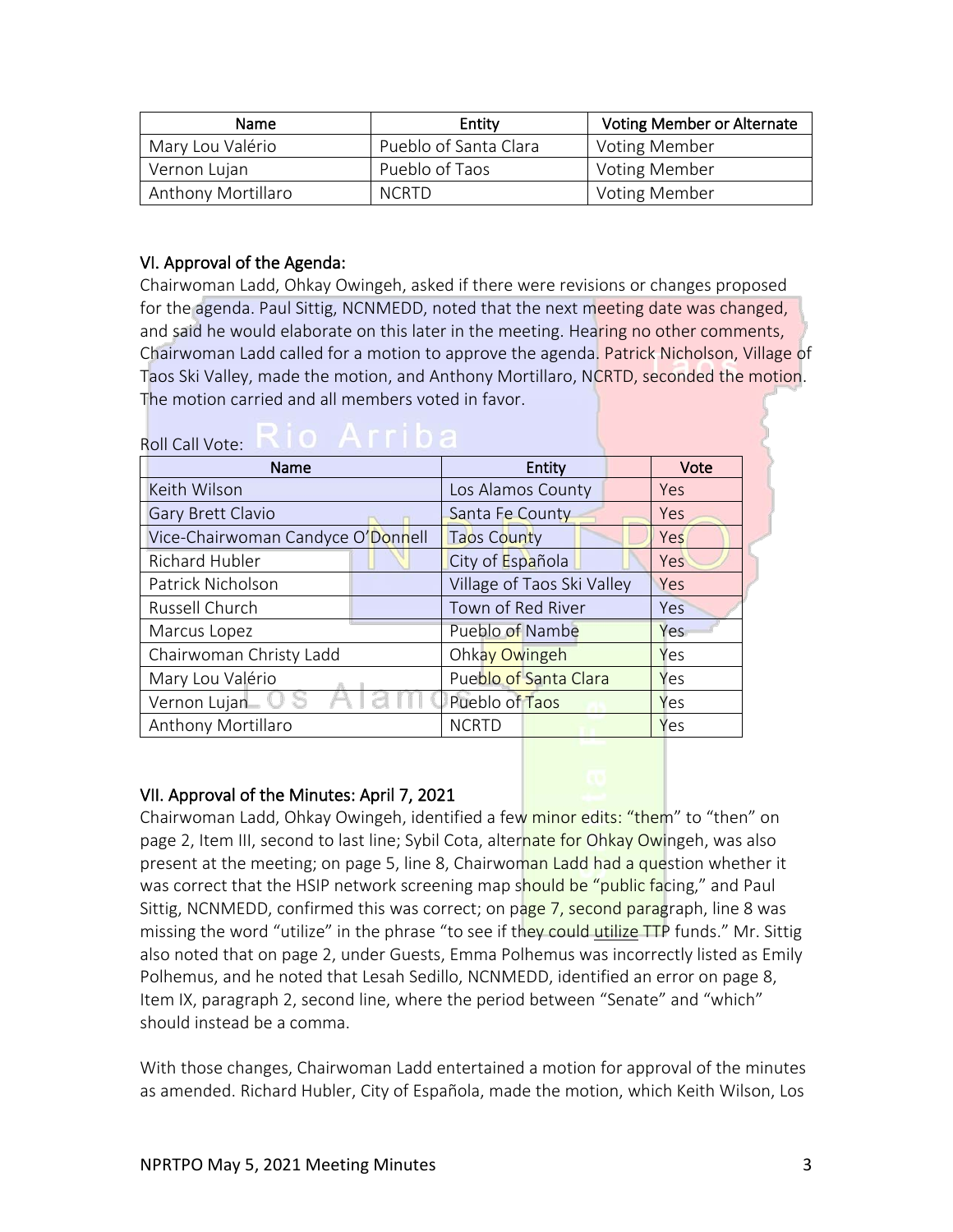Alamos County, seconded. Chairwoman Ladd called for a roll call vote. Sylvia Armijo, Picuris Pueblo, joined late during the review of the minutes, and abstained from voting. The motion carried and all members, with the exception of Ms. Armijo, voted in favor.

| Name                              | Entity                     | Vote       |
|-----------------------------------|----------------------------|------------|
| Keith Wilson                      | Los Alamos County          | Yes        |
| Gary Brett Clavio                 | Santa Fe County            | Yes        |
| Vice-Chairwoman Candyce O'Donnell | <b>Taos County</b>         | <b>Yes</b> |
| <b>Richard Hubler</b>             | City of Española           | Yes        |
| <b>Patrick Nicholson</b>          | Village of Taos Ski Valley | Yes        |
| <b>Russell Church</b>             | Town of Red River          | Yes        |
| <b>Renee Martinez</b>             | Village of Questa          | Yes        |
| Marcus Lopez                      | Pueblo of Nambe            | <b>Yes</b> |
| Sylvia Armijo                     | Picuris Pueblo             | Abstain    |
| Chairwoman Christy Ladd           | Ohkay Owingeh              | Yes        |
| Mary Lou Valério                  | Pueblo of Santa Clara      | Yes        |
| Vernon Lujan                      | <b>Pueblo of Taos</b>      | Yes        |
| <b>Anthony Mortillaro</b>         | <b>NCRTD</b>               | Yes        |
|                                   |                            |            |

Roll Call Vote:

### VIII. Discussion: CDL Training and Exam Opportunities (Tony Mortillaro, NCRTD)

Tony Mortillaro, NCRTD, noted that this matter came up regarding Los Alamos County and their CDL training, and the accessibility to that by other members who participate in the NCRTD. Mr. Mortillaro noted that NCRTD does not have anyone on-staff to test employees, though they do offer CDL training in-house. Chairwoman Ladd asked Keith Wilson, Los Alamos County, if he could elaborate on how other entities could collaborate or coordinate with Los Alamos County.

Mr. Wilson noted that he sent an email to Paul Sittig, NCNMEDD, who forwarded that email to NPRTPO members, and Mr. Wilson summarized the email by noting that there is an Atomic City Transit employee who is a certified DOT CDL examiner, and he conducts the exams for all Los Alamos County employees. The training piece, about getting a training resource, is the responsibility of each County department, with the County transit department conducting their own training. The County examiner is separate from those trainings, and the CDL Examiner could be made available to partner transit agencies through NCRTD, with Los Alamos County and DOT concurring that this could happen. Mr. Sittig noted that Mr. Mortillaro could speak to who could utilize this coordinated service.

Mr. Mortillaro stated that NCRTD members could submit a request to Atomic City Transit to take an exam with their examiner. Mr. Wilson noted that this is limited to transit entities, and Mr. Mortillaro noted that the members of NCRTD consist of Los Alamos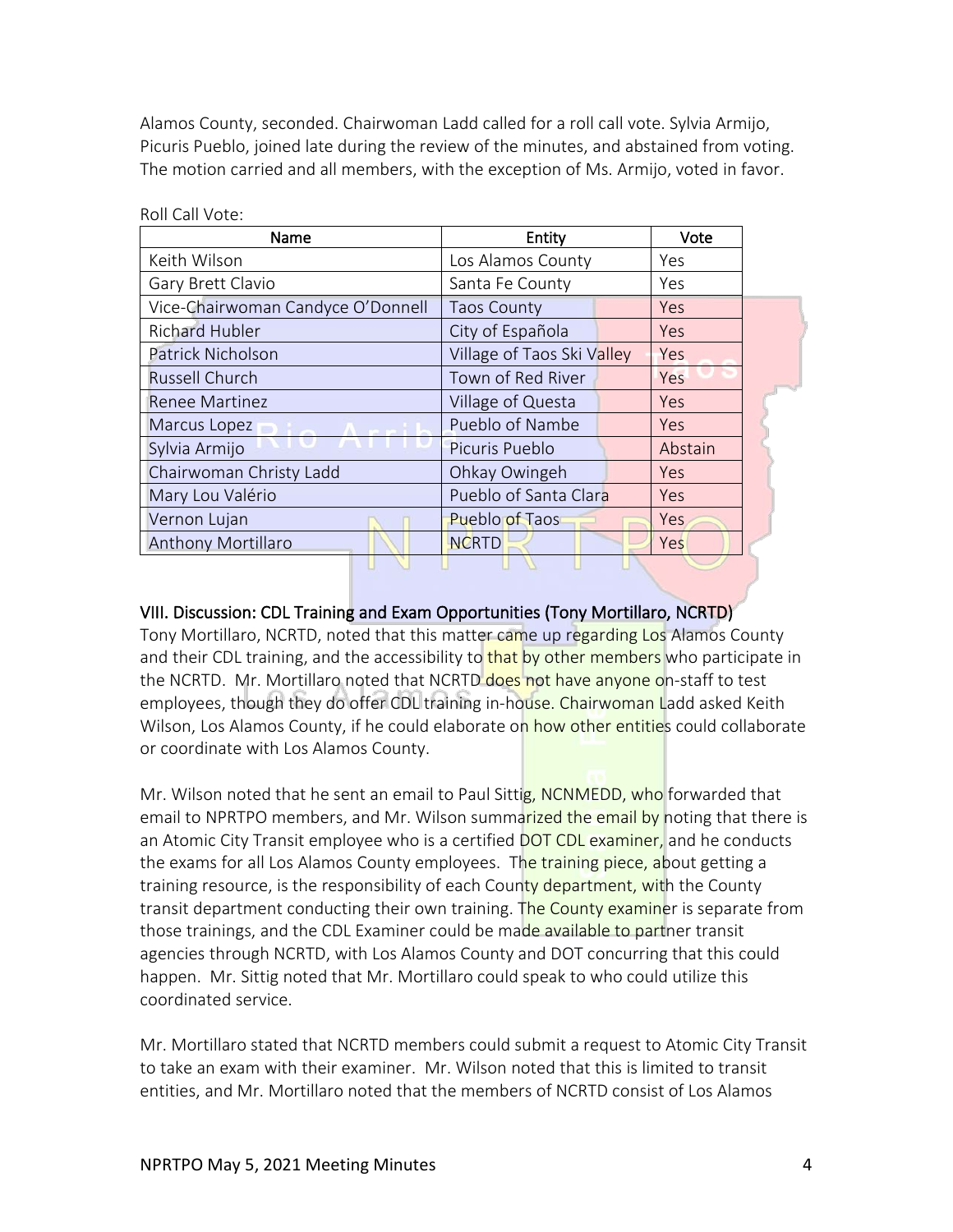County, Santa Fe Trails, and Ohkay Owingeh, and Red River is within the district but not a member of the district, so it is unclear whether their transit service could use this shared resource. Mr. Mortillaro also noted that this shared resource is limited to transit services, so other public agency staff, such as those in a public works department, could not utilize the CDL examiner.

Vice Chairwoman O'Donnell asked if RTPO staff could find additional resources to support RTPO members who have public works staff that need training and licensing. She noted that there is a resource from the University of New Mexico, out of Albuquerque, as well as an option in Taos, though some public works staff had traveled to Roswell for training and testing. Mr. Sittig noted that he looked into this matter, and he found limited options, including Central New Mexico Community College and Luna Community College, but he noted that they were not inexpensive courses. Mr. Sittig stated he would look into this matter further and present an update at the next regular meeting.

#### IX. Action/Approval: NPRTPO Bylaws

Chairwoman Ladd asked Mr. Sittig to present the NPRTPO Bylaws and highlight areas of proposed changes. Mr. Sittig stated that there were no proposed changes, beyond the date, for this annual review. Ms. Sedillo noted that on page 4, the bylaws reference the method for changing the bylaws, which is to submit proposed changes to RTPO planners in writing. Chairwoman Ladd noted that the board revised the bylaws earlier to allow for virtual meetings, and Ms. Sedillo clarified that this change was approved in June 2020.

Vice Chairwoman O'Donnell raised a question on the language on page 4, Section IX, regarding records as property of NMDOT and NCNMEDD. Vice Chairwoman O'Donnell asked whether these should be property of the NPRTPO as well. And regarding the passing of records, she also noted that she has extensive hard copy records that she would provide to the next NPRTPO Board Chair, as well as the Taos County representative who would replace her, for their review. Vice Chairwoman O'Donnell asked if this section was new to the bylaws, and Mr. Sittig stated that this is a copy of the approved 2020 NPRTPO bylaws, but he could review his records to confirm that this was not a new section in the prior bylaws. Vice Chairwoman O'Donnell said that would not be necessary. Ms. Sedillo noted that NCNMEDD is in an agreement with NMDOT to manage the RTPOs, and as part of that agreement, NCNMEDD is required to keep all pertinent records. She noted that this section is in reference to that agreement.

Chairwoman Ladd asked for additional discussion or comments from members, and hearing none, she entertained a motion for approval of the bylaws as presented. Russel Church, Town of Red River, made the motion, with a second from Keith Wilson, Los Alamos County. Chairwoman Ladd asked Mr. Sittig to conduct a roll call vote. Chairwoman Ladd noted that Francisco "French" Espinoza, Town of Taos, joined the call, as well as Ron Shutiva, NMDOT. The motion carried and all members voted in favor.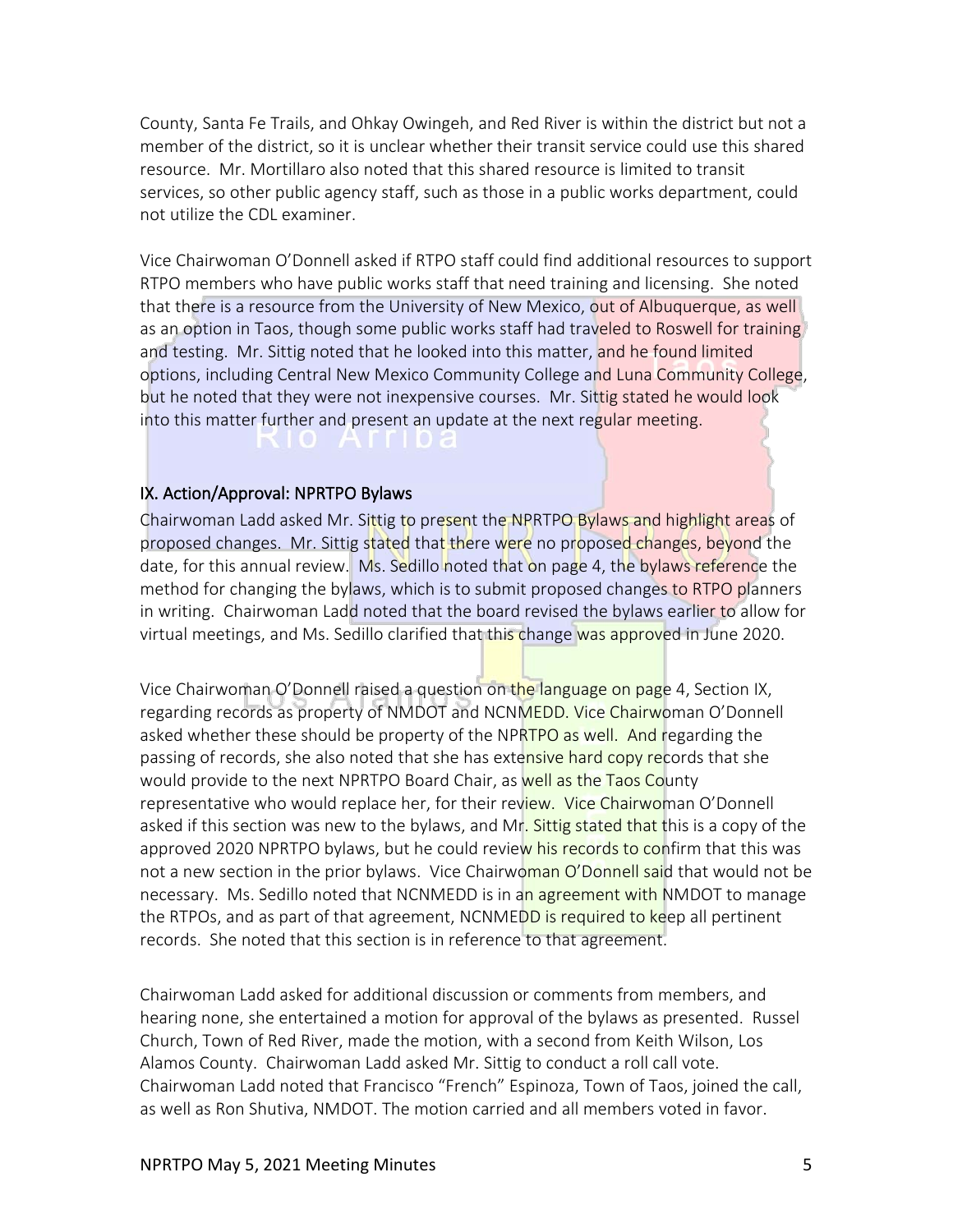Roll Call Vote:

| Name                              | Entity                     | Vote |  |
|-----------------------------------|----------------------------|------|--|
| Keith Wilson                      | Los Alamos County          | Yes  |  |
| Gary Brett Clavio                 | Santa Fe County            | Yes  |  |
| Vice-Chairwoman Candyce O'Donnell | <b>Taos County</b>         | Yes  |  |
| Richard Hubler                    | City of Española           | Yes  |  |
| Patrick Nicholson                 | Village of Taos Ski Valley | Yes  |  |
| Francisco Espinoza                | Town of Taos               | Yes  |  |
| <b>Russell Church</b>             | Town of Red River          | Yes  |  |
| <b>Renee Martinez</b>             | Village of Questa          | Yes  |  |
| Marcus Lopez                      | Pueblo of Nambe            | Yes  |  |
| Sylvia Armijo                     | Picuris Pueblo             | Yes  |  |
| Chairwoman Christy Ladd           | Ohkay Owingeh              | Yes  |  |
| Mary Lou Valério                  | Pueblo of Santa Clara      | Yes  |  |
| Vernon Lujan                      | Pueblo of Taos             | Yes  |  |
| <b>Anthony Mortillaro</b>         | <b>NCRTD</b>               | Yes  |  |

# X. Action/Approval: Open Meetings Act

Chairwoman Ladd asked Mr. Sittig to present the proposed changes to the Open Meetings Act. Mr. Sittig noted that this is another matter for annual review and reapproval. He highlighted one change suggested by Mr. Shutiva, with the title changing from "A Resolution Approving Public Meeting Notice Requirements of the Northern Pueblos Regional Transportation Planning Organization," to "A Resolution Supporting the Open Meetings Act of New Mexico of the Northern Pueblos Regional Transportation Planning Organization."

Richard Hubler, City of Española, asked for clarification on page 1, paragraph 5, regarding the Public Participation Plan. Ms. Sedillo noted that this is noted and posted on the Northern Pueblos RTPO webpage, and this is a separate plan to be reviewed and updated by NPRTPO members. Mr. Hubler asked if this was to be updated, and Ms. Sedillo stated that document would be brought back to the members when it is due for review and revision.

Patrick Nicholson, Village of Taos Ski Valley, made a motion to approve the Open Meetings Act resolution as revised, and Richard Hubler, City of Española, seconded the motion. Chairwoman Ladd, Ohkay Owingeh, asked Mr. Sittig for a roll call vote. The motion carried and all members voted in favor.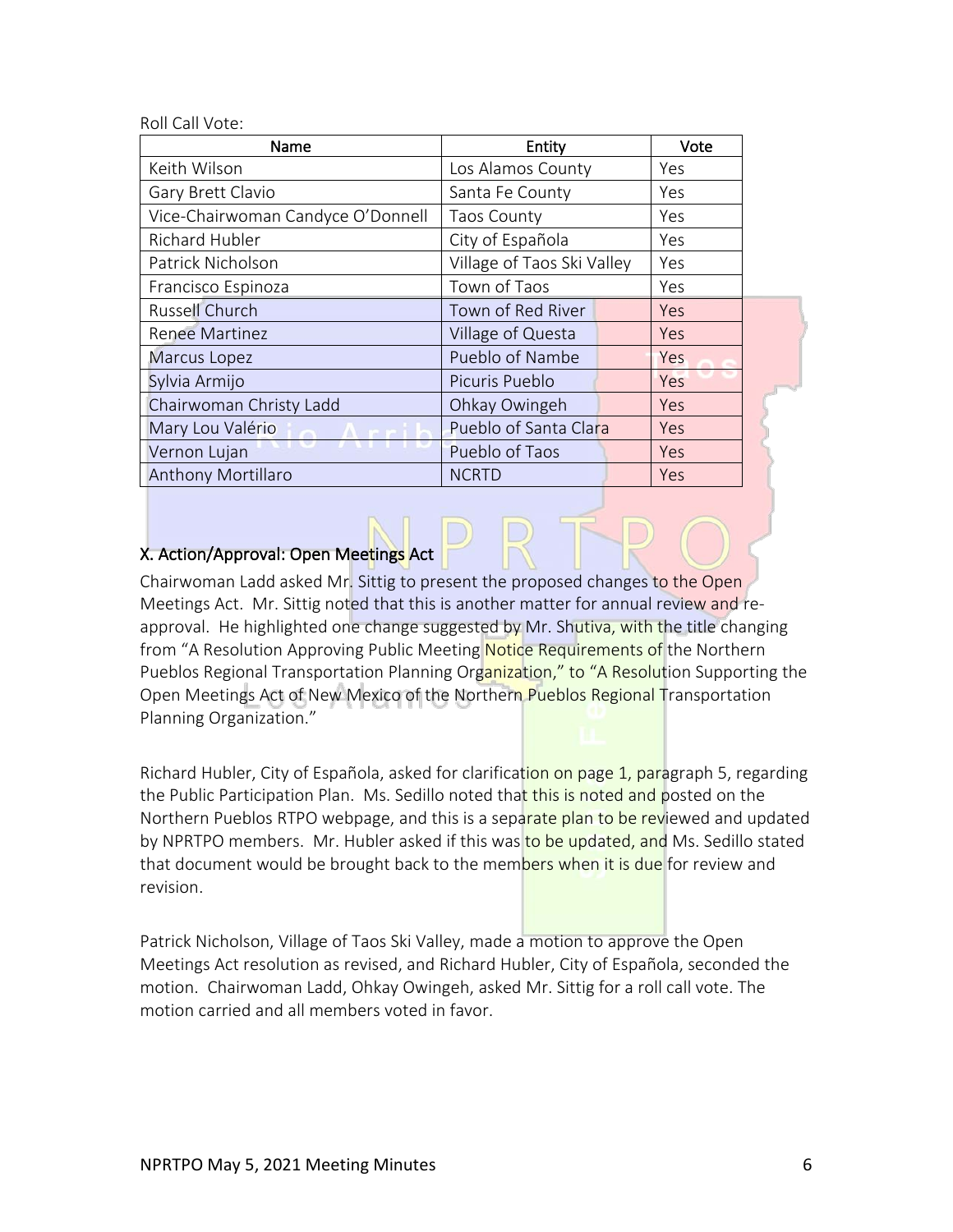Roll Call Vote:

| Name                              | Entity                     | Vote |  |
|-----------------------------------|----------------------------|------|--|
| Keith Wilson                      | Los Alamos County          | Yes  |  |
| Gary Brett Clavio                 | Santa Fe County            | Yes  |  |
| Vice-Chairwoman Candyce O'Donnell | Taos County                | Yes  |  |
| Richard Hubler                    | City of Española           | Yes  |  |
| Patrick Nicholson                 | Village of Taos Ski Valley | Yes  |  |
| Francisco Espinoza                | Town of Taos               | Yes  |  |
| Russell Church                    | Town of Red River          | Yes  |  |
| <b>Renee Martinez</b>             | Village of Questa          | Yes  |  |
| Marcus Lopez                      | Pueblo of Nambe            | Yes  |  |
| Sylvia Armijo                     | Picuris Pueblo             | Yes  |  |
| Chairwoman Christy Ladd           | Ohkay Owingeh              | Yes  |  |
| Mary Lou Valério                  | Pueblo of Santa Clara      | Yes  |  |
| Vernon Lujan                      | Pueblo of Taos             | Yes  |  |
| <b>Anthony Mortillaro</b>         | <b>NCRTD</b>               | Yes  |  |

XI. Action/Approval: Transportation Project Fund (TPF) – Rating and Ranking Process Chairwoman Ladd asked for NPRTPO staff to present. Mr. Sittig presented the rating and ranking criteria that was previously approved by NPRTPO board, developed in advance of the NMDOT Transportation Project Fund (TPF) call for projects. He summarized the current criteria, and noted that these categories matched most of the TPF criteria put forth by NMDOT, with the addition of questions whether an application is a priority bridge, or part of a phased project, which NPRTPO staff presented with a range of zero to 1 point for each new item $\bigcap$  i diffiles

Mr. Hubler, City of Espanola, asked whether points needed to be added to those new items, and if the prior projects needed to be re-ranked, or if they could be addressed with yes or no comments for each application. Chairwoman Ladd, Ohkay Owingeh, noted that she had similar questions to Mr. Hubler, City of Espanola, and asked whether the criteria that are not included in NMDOT's list of required criteria should be removed, to make the NPRTPO rating and ranking form match the list from NMDOT. Ms. Sedillo commended the members for creating the existing criteria in the February 2020 NPRTPO meeting, and raised the question of how to address the two new criteria that may not apply to all projects.

Chairwoman Ladd, Ohkay Owingeh, suggested that criteria that aren't required by NMDOT be removed. Mr. Hubler, City of Espanola, referenced the NMDOT's guidance that said the rating and ranking by RTPOs is not mandatory, and if applications aren't ranked, NMDOT will do that themselves. Additionally, Mr. Hubler noted that the guidance states that there are the minimum criteria, but RTPOs can add additional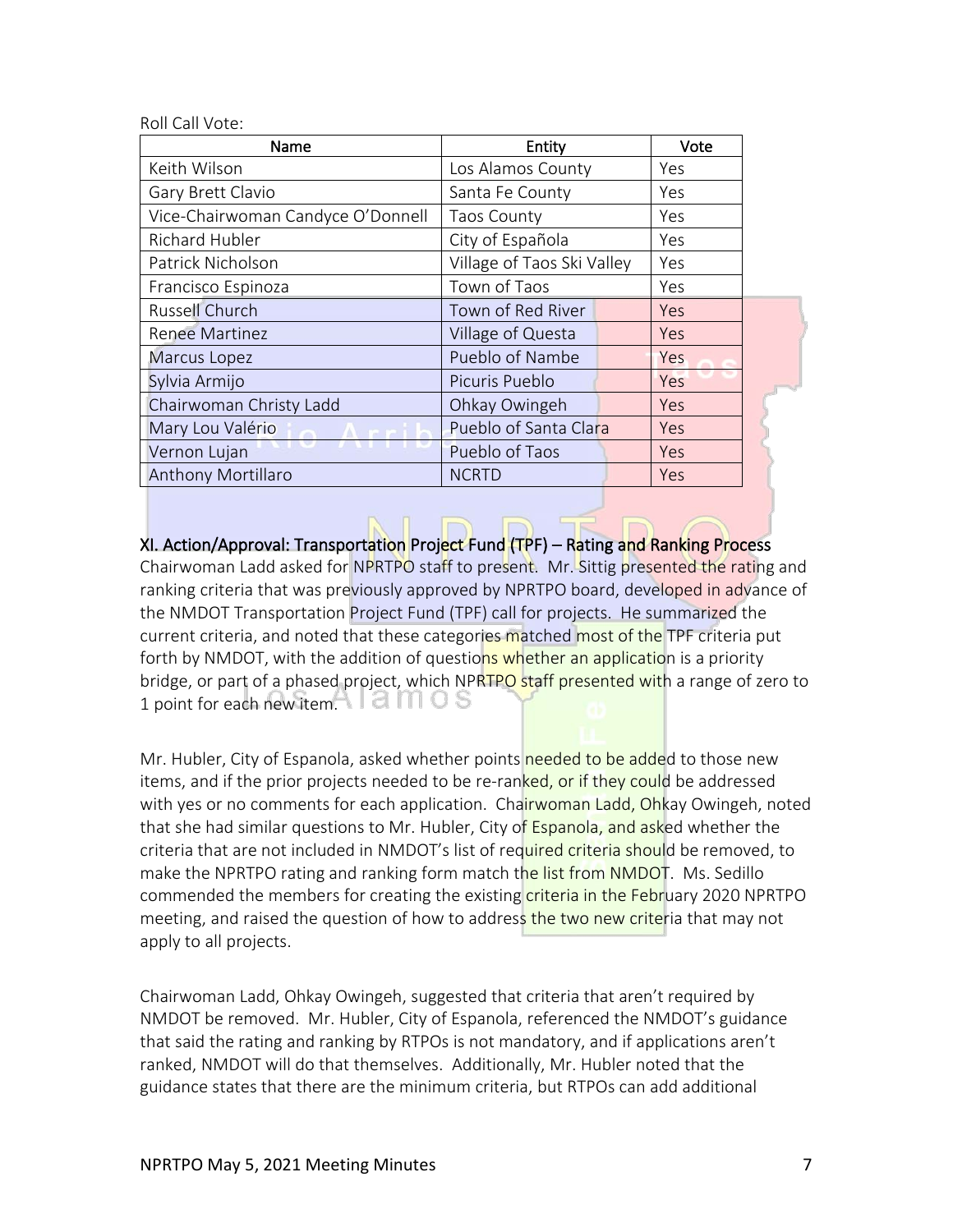criteria, and these criteria were considered important to the members in February. Patrick Nicholson, Village of Taos Ski Valley, stated he agreed with Mr. Hubler, to highlight other project aspects that are valuable to the membership, beyond what the NMDOT requires. Chairwoman Ladd supported the additional criteria, but stated her belief that additional criteria were not necessary.

James Mexia, NMDOT, reiterated that one of the qualifiers for this program is that zero federal dollars are involved. Chairwoman Ladd clarified that Tribes can use Tribal Transportation Program (TTP) funds, those they are federal funds. Ron Shutiva, NMDOT, noted the prohibition on federal funding was probably more focused on Highway Safety Improvement Program (HSIP), Congestion Mitigation and Air Quality (CMAQ), Recreational Trails Program (RTP), or Transportation Alternative Program (TAP) federal funds that are given to the state to administer, though he confirmed that Tribes can use TTP as match, but this also means that federal requirements would then apply to those TPF-funded projects that use TTP as match. Mr. Shutiva noted that the Department of Finance and Administration (DFA) reviews the finances of local communities and counties to review whether they qualify for the hardship waiver, so they would not have to provide the 5% match required for TPF.

Chairwoman Ladd, Ohkay Owingeh, also noted that Tribes must include their applications on the National Tribal Transportation Facility Inventory (NTTFI), the Road Inventory Field Data System (RIFDS) system, with BIA approval.

Mr. Hubler, City of Espanola, also asked whether American Recovery Plan (ARP) funds could be used as match, or if the prohibition to federal funds applies to all federal funding (beyond TTP). Mr. Mexia, NMDOT D5, said he would look into this matter and follow up.

Mr. Wilson, Los Alamos County, suggested a yes/no mark for priority bridges, and he noted that it seems that NMDOT would be considering priority bridge status separately on their end. Mr. Wilson also noted that the NMDOT guidance stated that a project should be able to start spending funds within 3 months of receiving the agreement, but he noted that if NMDOT gets agreements out in November and it's a construction project, it could be hard to start construction that quickly, though if the agreements come out in January or February, this may not be an issue.

Mr. Sittig noted that the RTPO review is the first of four ranking processes for TPF applications, followed by District review and prioritization, and the Cabinet Secretary, who provides the list to the State Transportation Commission for the final review and funding approval. He noted that the RTPO prioritization will be considered by these subsequent ranking and selection processes, but there is limited funding, and to utilize all the funding, different projects may be picked. Ms. Sedillo also noted that Javier Martinez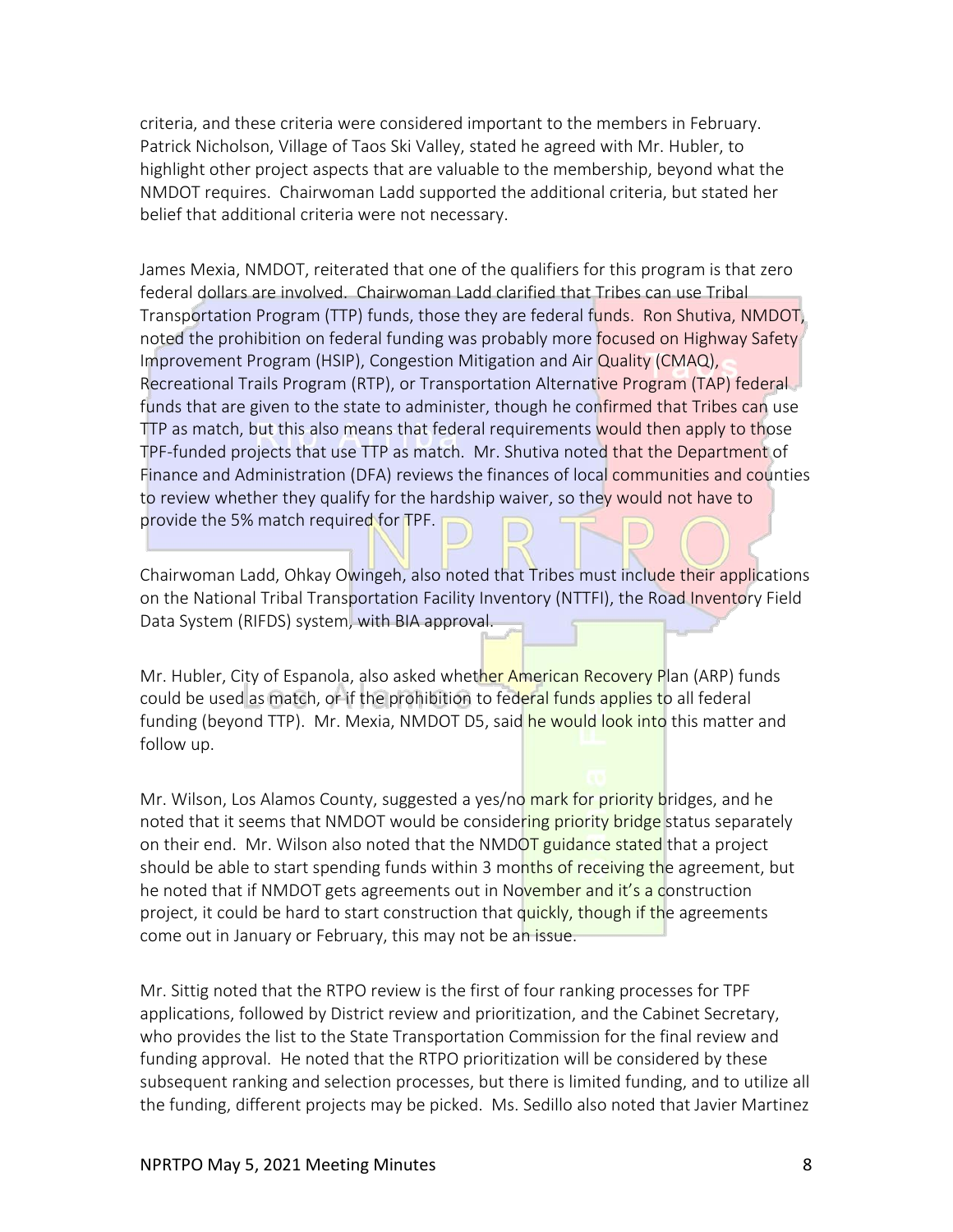and James Mexia, NMDOT D5, thanked NPRTPO members for rating and ranking projects for the separate ZIPPER process, because that rating and ranking made their work in reviewing projects easier, especially as District 5 has around \$20 million to split between applications from NPRTPO, NWRTPO, and MRRPTO, as well as Santa Fe MPO, and Farmington MPO, though the RTPOs may get funding from Districts 3 or 6, depending on the location of a given project. Ms. Sedillo noted that she and Mr. Sittig could include each entities' priority of projects, if they were submitting more than one application in this call, to help the District with their project review and selection process.

Mr. Nicholson asked to confirm the TPF application schedule. Mr. Sittig noted that NMDOT extended the application deadline, and with that, he and Ms. Sedillo reworked the TPF application schedule, and he presented the following information:

- April 20, 2021 RTPO staff sent out call for projects, with templates of the cover letter, resolution, and a fillable PFF.
- May 5, 2021 NPRTPO meeting, where members reviewed and approved the rating and ranking criteria and discussed TPF application requirements and process.
- May 18 (was 14), 2021 Deadline for entities to submit PFFs to RTPO staff, who will track submittals and forward them to the District.
- May 28 (was May 24), 2021 District to return reviewed PFFs, providing time for entities to make any corrections, or sign if complete.
- June 1 AM: Reach out to District to review/discuss project list, prepare and distribute meeting packet, including list of projects to be rated and ranked
- June 9 (was May 27), 2021 Special NPRTPO meeting for Rating and Ranking only.
- June 14 (was May 28), 2021 RTPO staff upload application packets as 1 PDF per submittal, with final rated and ranked project list, to NMDOT FTP.

Chairwoman Ladd, Ohkay Owingeh, asked whether the regular June 2, 2021 NPRTPO meeting was cancelled, being replaced with the special rating and ranking meeting. Mr. Sittig stated that was correct.

Ms. Sedillo, NCNMEDD, noted that NMDOT provided another call for projects, for federal funding, and that she and Mr. Sittig were working with other planners on a new call for projects timeline, specific to the Transportation Alternative Program (TAP), Recreational Trails Program (RTP), and Congestion Mitigation and Air Quality (CMAQ).

Mr. Hubler, City of Espanola, asked whether the NPRTPO members would re-rate and rank projects, or only rate and rank those that are as of yet unrated. Mr. Sittig said that he and Ms. Sedillo could review previously rated projects and apply up to two additional points, if warranted, and present updated scores for all previously scored projects.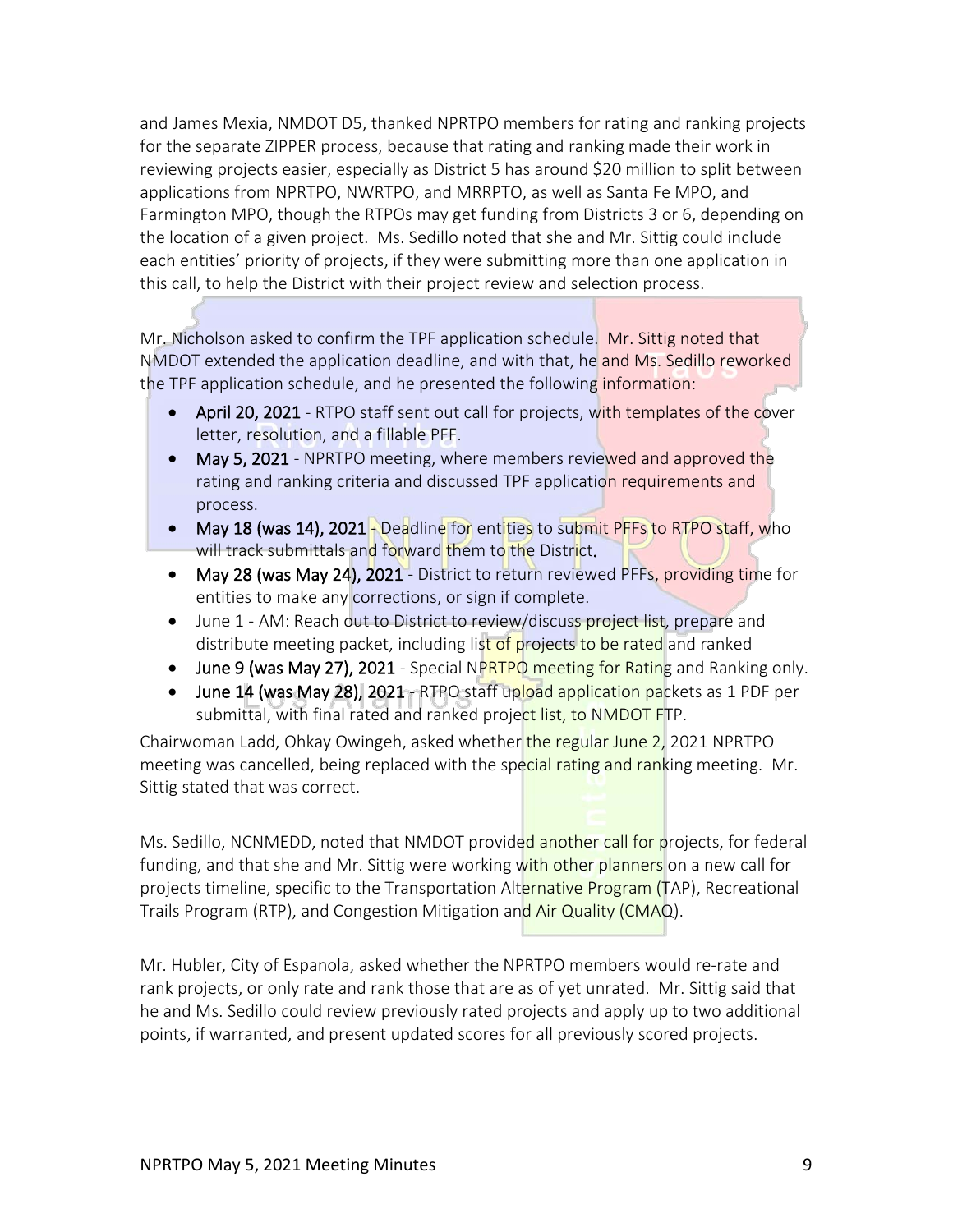Mr. Hubler, City of Espanola, also asked whether applications that were submitted on the 2020 Local Government Transportation Project Fund PFFs and were already reviewed by District 5 would need to be re-submitted on the new 2021 Transportation Project Fund PFFs. Mr. Sittig noted that the NMDOT's guidance was that prior forms were suitable, and that the differences between the two forms were minor enough that an addendum page could be filled out by members to ensure that all questions in the 2021 PFF were answered, without the need to fill out new forms and get new District review. Mr. Mexia, NMDOT District 5, agreed that there is no need to resubmit previously reviewed PFFs, and an addendum should suffice.

Mr. Mexia, NMDOT District 5, also asked that NPRTPO provide District 5 a new rated and ranked project list, particularly as prior federal funding may make some previously rated and ranked projects ineligible for TPF consideration. Mr. Hubler, City of Espanola, agreed that applying entities could fill out an addendum and confirm that there was no prior federal funding with each application that the entity is putting in for possible TPF funding. Ms. Sedillo, NCNMEDD, confirmed that she and Mr. Sittig, Transportation Planner, would be working with members to ensure applications are accurate and complete, and that they will help members with cover letters and resolutions to ensure that everything is in place for the final submittal to NMDOT's FTP site.

Mr. Sittig, Transportation Planner, presented his internal application tracking spreadsheet, noting the different categories that he and Ms. Sedillo, NCNMEDD, are monitoring for each application, and the different categories for projects that they will be using for the rating and ranking. Chairwoman Ladd, Ohkay Owingeh, asked about safety projects, and Mr. Sittig, Transportation Planner, noted that they would most likely go in the roadway category, assuming they are primarily roadway projects, though the RTPO members could opt to break out a safety category. Ms. Sedillo, NCNMEDD, noted that the NPRTPO State Project List and RTIPR rating and ranking lists are separated because they are applications for different funding types, with the State list being for what is now Transportation Project Funds, while the RTIPR (and ZIPPER) is for federal funds. All projects on the State Project List will be considered for TPF. Any project could be submitted for TPF consideration, but that would require submitting a new application with the TPF PFF. Chairwoman Ladd asked for clarification on the purpose of using a different PFF, and Ms. Sedillo noted that there are different questions with the different forms. Ms. Sedillo, NCNMEDD, also reiterated the fact that funds are limited, and entities with multiple applications would likely benefit from identifying their own priorities in their submitted projects.

Vice Chairwoman O'Donnell, Taos County, asked for the "Secured Other Funding" criteria to include clarification that the only federal funds that can be used in relation to any phase of a TPF application is TTP for Tribal entities, and Mr. Sittig, Transportation Planner, added the following language to that criteria: "(no federal funding except TTP)."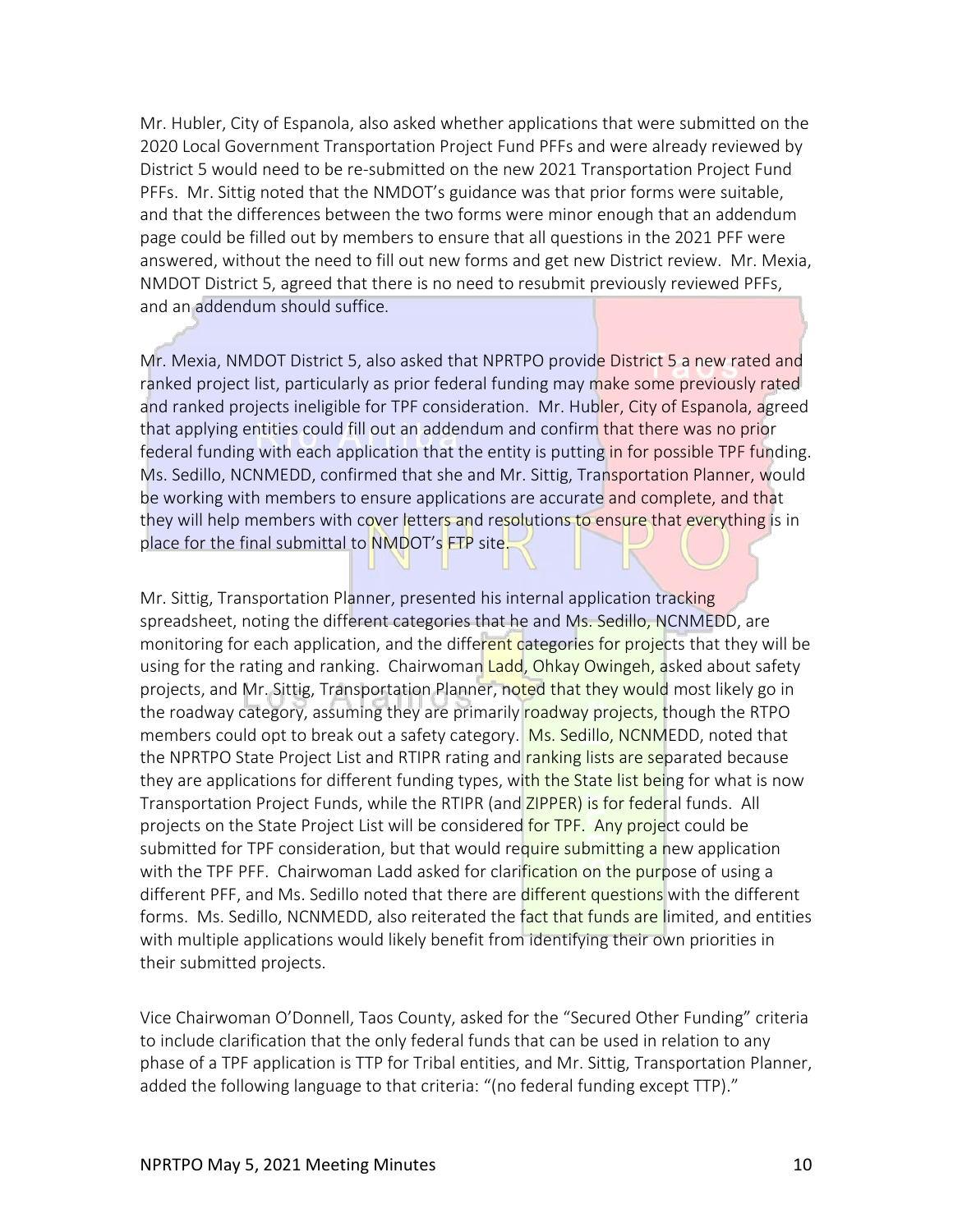Vice Chairwoman O'Donnell, Taos County, also suggested adjusting the scoring ranges from 0 to 5 to be 0 to 10, and she asked Mr. Mexia, NMDOT District 5, whether priority bridges should be scored similarly, or if a yes or no would be sufficient. Mr. Mexia replied to state that a no could be worth 1 point and a yes would be worth 10 points, but clarified that he was earlier talking about scoring all projects in all categories.

Mr. Hubler, City of Espanola, summarized the previous NPRTPO member discussion on scoring of categories, where the broader categories can net an application up to 10 points, with three categories broken into two 5-point maxim questions. He also notes that the additional criteria for priority bridges and project funding are yes or no questions, which would allow for minor revisions to the existing ranked state project list. Vice Chairwoman O'Donnell, Taos County, questioned whether the "Justification" category in the approved NPRTPO ranking criteria supports or is in line with NMDOT's guidance, and she suggested that this category could be removed or revised in a future rating and ranking process, as some scoring in this field may be arbitrary and philosophical. She also noted that few projects directly support tourism. Mr. Wilson, Los Alamos County, suggested that the approved ranking criteria is not out of conformance with NMDOT's guidance. He also noted that it is up to each entity to clarify and gauge economic impact of a given application, as improved safety could be considered an economic impact. He suggested crafting the entity's application presentation could be where these qualitative criteria are promoted, and unless the last round of rating was broken, the approved criteria are fine. Mr. Wilson, Los Alamos County, also noted that the bridge priority is suitable as a yes or no question, as it is likely that NMDOT will promote all priority bridge projects in their review.

Vice Chairwoman O'Donnell, Taos County, asked for clarification on the purpose of approval of the rating and ranking at this time, when the rating and ranking criteria were previously approved. Chairwoman Ladd, Ohkay Owingeh, confirmed that this process is specifically for the TPF rating and ranking criteria, where the prior criteria was for the RTIPR and ZIPPER applications. Ms. Sedillo, NCNMEDD, echoed earlier comments, to note that the four categories each total a maximum of 10 points, in line with NMDOT's rating and ranking suggestion.

Gary "Brett" Clavio, Santa Fe County, asked if NPRTPO staff could identify the types of funds available, the types of projects already compiled, and program these projects for the next five years, based on eligibility, for future equity. Mr. Clavio, Santa Fe County, suggested that this information be included in the Regional Transportation Plan now in development.

Vernon Lujan, Pueblo of Taos, acknowledged the comments from Vice Chairwoman O'Donnell, Taos County, regarding the eligibility to use TTP funding for match. Mr. Lujan, Pueblo of Taos, also noted the funding shortfall for Tribes from the Highway Trust Fund,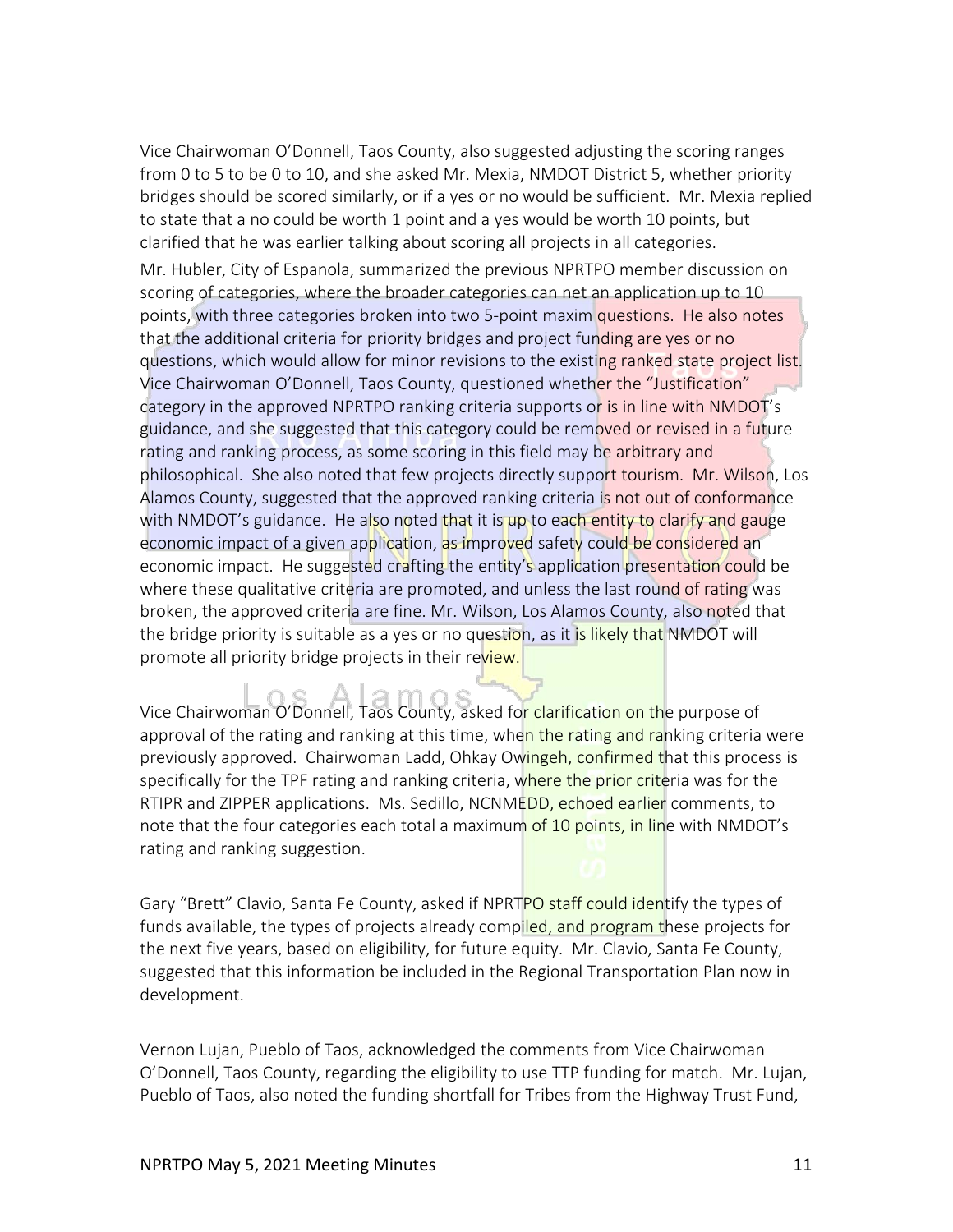Tribal Transportation Program, and FHWA is not nearly enough to do all the projects on our list for our communities. He noted he would like to be able to set aside money to improve the Taos Gorge Bridge, and other bridges in Taos County in need of repair and maintenance. He noted that the U.S. government has a "trust responsibility" to the Tribes, which is how they get money from TTP and FHWA, which are "special set-aside" money, though they are not nearly enough. Mr. Lujan, Pueblo of Taos, stated that allowing Tribes to use these funds as matching funds is long overdue, though he noted that it is inequitable that only Tribes can use federal funds as match. Mr. Lujan, Pueblo of Taos, stated that the Tribal entities contribute to the economy of New Mexico, and Taos Pueblo being closed has impacted Taos County, in regards to bringing visitors and tourists to the Pueblo, in addition to paying property taxes in Taos and Colfax Counties, and Tribal members spend money in Taos County and the Town of Taos, supporting GRT. He also noted that Indian Gaming provides revenue sharing at the state and national level.

Vice Chairwoman O'Donnell, Taos County, entertained a motion to approve the rating and ranking structure as presented, previously approved in February 2020 with the new addition of two TPF yes/no criteria for Priority Bridges and Part of a Phased Project. Richard Hubler, City of Española, made a motion to approve, and Keith Wilson, Los Alamos County, seconded the motion. Vice Chairwoman O'Donnell, Taos County, asked for any additional comments, and Mr. Hubler, City of Espanola, stated he hoped that NMDOT would prioritize bridges, noting the need for improvements and repairs in the region, particularly in Taos County. Mr. Sittig, Transportation Planner, conducted a roll call vote. The motion carried and all members voted in favor.

| <b>Name</b>                       | <b>Entity</b>              | Vote |
|-----------------------------------|----------------------------|------|
| Keith Wilson                      | Los Alamos County          | Yes  |
| Cathy Martinez                    | Rio Arriba County          | Yes  |
| Gary Brett Clavio                 | Santa Fe County            | Yes  |
| Vice-Chairwoman Candyce O'Donnell | Taos County                | Yes  |
| Richard Hubler                    | City of Española           | Yes  |
| Patrick Nicholson                 | Village of Taos Ski Valley | Yes  |
| Francisco Espinoza                | Town of Taos               | Yes  |
| Russell Church                    | Town of Red River          | Yes  |
| Renee Martinez                    | Village of <b>Questa</b>   | Yes  |
| Marcus Lopez                      | Pueblo of Nambe            | Yes  |
| Sylvia Armijo                     | Picuris Pueblo             | Yes  |
| Chairwoman Christy Ladd           | Ohkay Owingeh              | Yes  |
| Mary Lou Valério                  | Pueblo of Santa Clara      | Yes  |
| Vernon Lujan                      | Pueblo of Taos             | Yes  |
| Anthony Mortillaro                | <b>NCRTD</b>               | Yes  |

Roll Call Vote: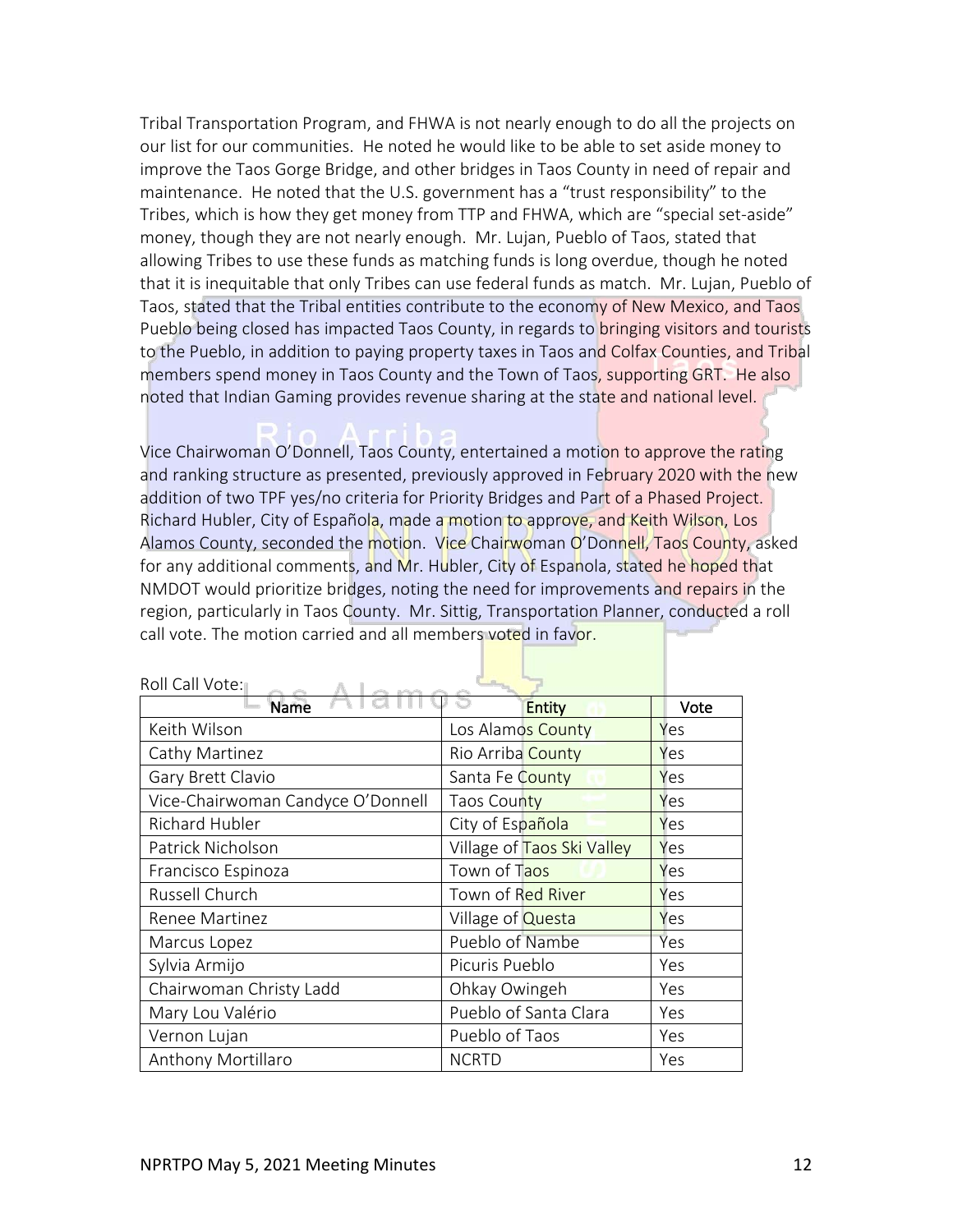### XII. NMDOT Updates

- a) District 5: James Mexia stated he had no updates of significance.
- b) Planning: Joseph Moriarty reiterated that the TPF was designed by the state legislature to be a recurring funding source for tribal and local communities. He also noted that NMDOT opened a call for TAP, RTP, and CMAQ, for projects starting in federal fiscal years 2023 or 2024, and the call runs from May through October. Program guides have been distributed to all RTPOs, and they detail the process and funding amounts. If members have questions, they should contact Mr. Moriarty, NMDOT Planning, Ms. Sedillo, NCNMEDD, or Mr. Sittig, Transportation Planner.
- c) NMDOT Tribal Liaison: Ron Shutiva suggested looking at the final rule that authorizes the TPF, and he reminded members to use the specific PFF for this funding call for projects. He also offered his support, and support from the District. Mr. Shutiva, NMDOT Tribal Liaison, noted that District 5 is coordinating with the Navajo Nation.
- d) LTAP Board: Chairwoman Ladd, Ohkay Owingeh, noted that the Build a Better Mousetrap call for nominations is ongoing, and suggested that members to continue to look at the UNM LTAP website for traffic safety and other online training opportunities.

XIII. Member Input on Training and Presentations for NPRTPO

Vice Chairwoman O'Donnell, Taos County, reiterated her earlier request that the matter of training for CDL be looked into.

# XIV. NPRTPO Planning/Program Manager Updates (announcements, next meetings)

Paul Sittig, NCNMEDD, noted meeting with NADO on New Mexico Mobility, Economic Resilience & Substance Abuse Disorder Workshop Series on May 6. NADO's annual rural transportation meeting is still postponed with no new date proposed or listed. USDA is inviting applications for the Rural Business Development Grant Program to provide technical assistance for rural transportation systems, through June 30, 2021. New Mexico Economic Development Department (NMEDD) recently announced their secondannual Outdoor Equity Fund call for applications. This year, there is over \$872,000 in funding available. Applications are due by June 30, 2021. And as Mr. Moriarty mentioned, there is a new federal call for projects, which will be discussed in an upcoming workshop after the June 8, 2021 special NPRTPO meeting.

### XIV. Adjourn.

Chairwoman Ladd, Ohkay, Owingeh, asked for any final comments. Vice Chairwoman O'Donnell, Taos County, thanked Lesah for identifying the other regions that could get